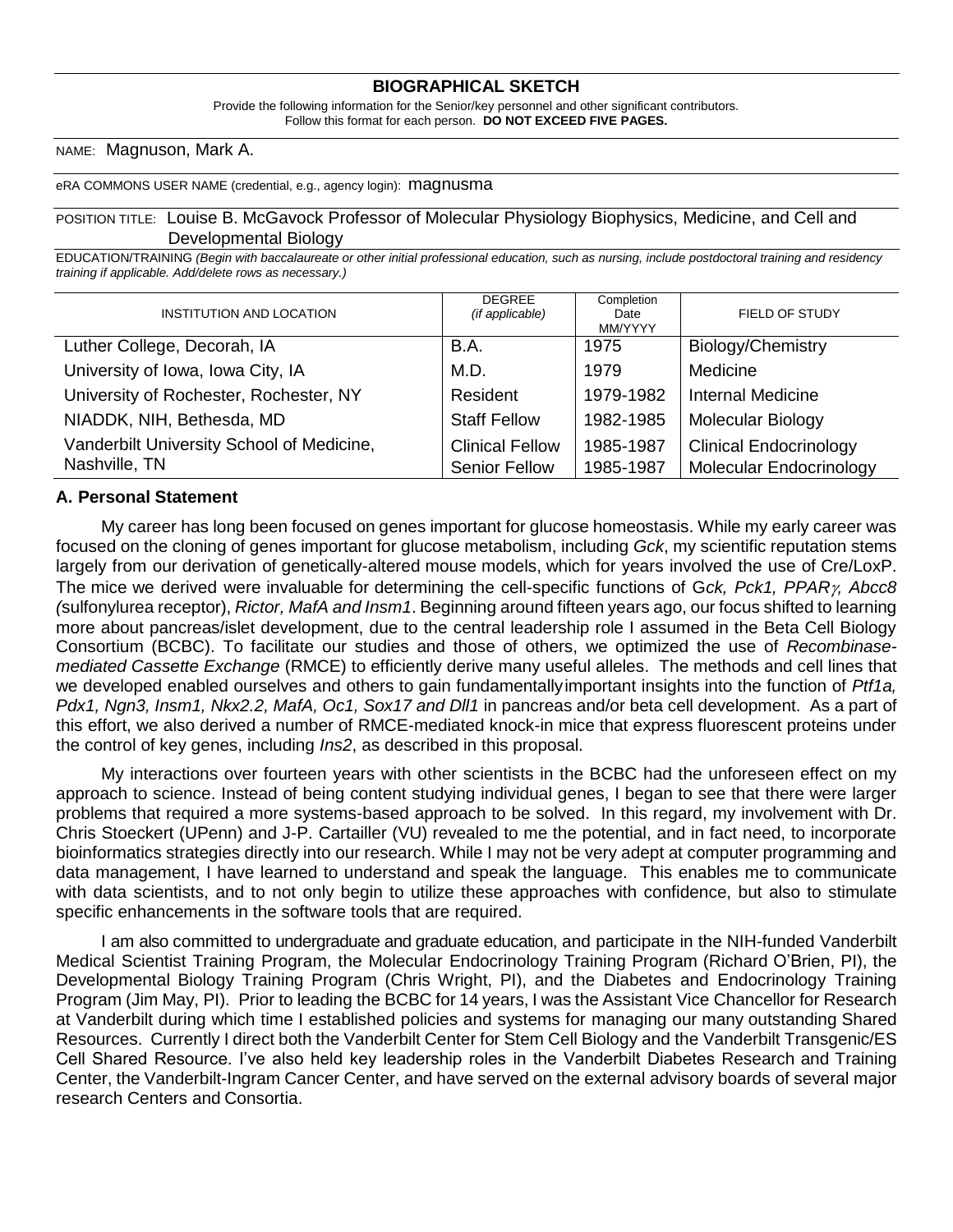## **B. Positions and Honors**

### Academic Positions

- 1987-1992 Assistant Professor of Molecular Physiology and Biophysics and of Medicine, Vanderbilt University School of Medicine, Nashville, TN
- 1992-1996 Associate Professor of Molecular Physiology and Biophysics and of Medicine, Vanderbilt University School of Medicine, Nashville, TN
- 1996-present Professor of Molecular Physiology and Biophysics, Vanderbilt University School of Medicine, Nashville, TN
- 1996-present Professor of Medicine, Vanderbilt University School of Medicine, Nashville, TN
- 2006-present Professor of Cell and Developmental Biology, Vanderbilt University School of Medicine, Nashville, TN

### Other Experience, Professional Memberships and Advisory Committees

- 1991-2008 Editorial Board Member for *Diabetes* (1991-1993), *Molecular Endocrinology* (1993-1996), *American Journal of Physiology: Endocrinology and Metabolism* (1995-2000), and *Journal of Biological Chemistry* (1997-2002 and 2003-2008)
- 2001-2012 Associate Editor for *American Journal of Physiology: Endocrinology and Metabolism* (2001- 2004) and *Experimental Biology and Medicine* (2006-2012)
- 1992-1996 Member, Juvenile Diabetes Research Foundation: Scientific Review Committee
- 1992-present NIH Endocrinology Study Section (1996-2000); Special Emphasis Panels: Identifying Type I and II Diabetes Genes (1992 &1993), Diabetes Interdisciplinary Research Programs (1997), Gene Therapy of Diabetes and its Complications (2001, Chair), Diabetes and Research Training Centers (2002), Beta Cell Biology Consortium U-19s (2001, Chair) and Beta Cell Biology Consortium U-01s (2005); BECON 2003 Symposia *Catalyzing Team Science* (2003, Comoderator); Planning Meeting for Knockout Mouse Project (KOMP) (2005, Participant); Chair, Steering and Executive Committees of the NIDDK Beta Cell Biology Consortium (2001-2015); Co-Chair of a working group for NIDDK Type 1 Diabetes Research Strategic Plan (2005); NIDDK Advisory Council (2006-2010)
- 1993-present Transgenic Mouse/ES Cell Shared Resource: Director (1993-1998 and 1999-present)
- 1998-1999 Director of Biomedical Sciences, Vanderbilt University School of Medicine
- 1999-2005 Assistant Vice-Chancellor for Research, Vanderbilt University School of Medicine
- 2002-2010 Associate Director for Shared Resources in the Vanderbilt-Ingram Cancer Center
- 2004-present Director and Faculty Investigator, Vanderbilt Center for Stem Cell Biology
- 2005-2007 Scientific Advisory Board, Functional Genomics in Engineered ES Cells Consortium (EU)
- 2006-2012 External Scientific Advisory Board Member, Jonsson Comprehensive Cancer Center, UCLA 2009 Scientific Review Panel, Howard Hughes Medical Institute
- 2010-2012 Genome Sciences Resource: Interim Director (2010-2011), Scientific Director (2011-2012)
- 2012-2014 External Advisory Board, Institute for Diabetes, Obesity and Metabolism, University of Pennsylvania, Philadelphia, PA
- 2012-2015 External Scientific Advisory Board Member, Norris Cotton Cancer Center, Dartmouth-Hitchcock Medical Center
- 2012-present External Advisory Committee Member, NHLBI-funded Lung Repair & Regeneration Consortium (LRRC)

### **Honors**

- 1993 American Society of Clinical Investigation
- 2005-2010 Earl W. Sutherland, Jr. Professor of Molecular Physiology and Biophysics
- 2006 Sidney P. Collowick Faculty Research Award, Vanderbilt University Medical Center
- 2006 Arnold Lazarow Memorial Lecture, University of Minnesota
- 2011 Louise B. McGavock Chair of Molecular Physiology and Biophysics
- 2012 Ray A. and Robert L. Kroc Lecture, University of Pennsylvania
- 2013 Association of American Physicians
- 2013 Fellow, American Association for the Advancement of Science
- 2014 Special Award from the NIDDK for Leadership of the Beta Cell Biology Consortium
- 2015 Distinguished Service Award, Luther College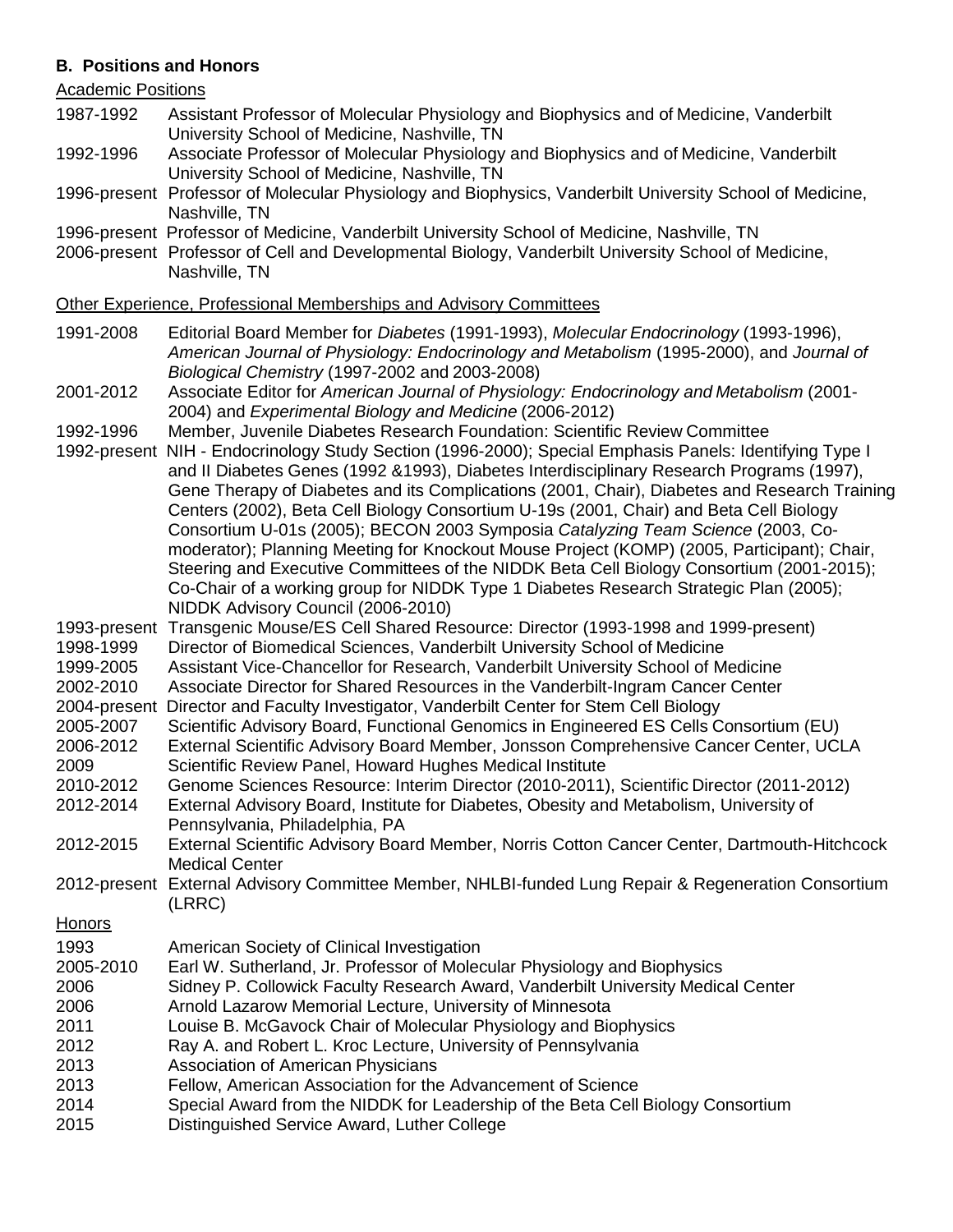## **C. Contributions to Science**

1. I cloned glucokinase (*Ggk*) from both rat liver and insulinoma tissue, and discovered there were two cell type specific isoforms due to the use of alternate promoters. Cloning of *Gck* from the rat quickly enabled isolation of the human *GCK* gene and the discovery that mutations within the *Gck* gene cause Maturity Onset Diabetes of the Young, type 2 (MODY-2), persistent hyperinsulinemic hypoglycemia of infancy (PHHI), and permanent neonatal diabetes (PND). This knowledge led several large pharmaceutical companies to explore *GCK* as a drug target for Type 2 diabetes and to identify small molecule activators of the enzyme. After characterizing the upstream *Gck* promoter region, characterizing two *Rfx3*- and *Rfx6*-binding elements, developing tissue-specific gene knockout mice, studying the role of *Gck* regulatory protein in liver, and determining how specific mutations affect both the kinetics and stability of the enzyme, my interests shifted to other topics.

- a. M.A. Magnuson and K.D. Shelton; An alternate promoter in the glucokinase gene is active in the pancreatic β cell, *Journal of Biological Chemistry*, 264:15936-15942, 1989.
- b. T. L. Jetton, Y. Liang, C.C. Pettepher, E.C. Zimmerman, F.G. Cox, K. Horvath, F.M. Matschinsky, and M.A. Magnuson; Analysis of upstream glucokinase promoter activity in transgenic mice and identification of glucokinase in rare neuroendocrine cells in the brain and gut. *Journal of Biological Chemistry*, 269:3641-3654, 1994.
- c. J. Grimsby, R. Sarabu, W.L. Corbett, N-E. Haynes, F.T. Bizzarro, J.W. Coffey, K. Guertin, D.W. Hilliard, R.F. Kester, P.E. Mahaney, L. Marcus, L. Qi, C.L. Spence, J. Tengi, M.A. Magnuson, C.A. Chu, M.T. Dvorozniak, F.M. Matschinsky, J. F. Grippo, Allosteric activation of glucokinase by a novel pharmacological antidiabetic agent, *Science*, 301:370-373, 2003.
- d. S. Tornovsky-Babeay\*, D. Dadon\*, O. Ziv\*, E. Tzipilevich, T. Kadosh, R.S-B. Haroush, A. Hija, M. Stolovich-Rain, J. Furth-Lavi, Z. Granot, S. Porat, L.H. Philipson, K.C. Herold, T.R. Bhatti, C. Stanley, F.M. Ashcroft, P. In't Veld, A. Saada, M.A. Magnuson, B. Glaser, Y. Dor. Type 2 diabetes and congenital hyperinsulinism cause DNA doublestrand breaks and p53 activity in beta-cells (\*Equal contributors), *Cell Metabolism*, 19:109-21, 2014.

2. I was the first to generate efficient cre driver lines for performing hepatic and pancreatic beta cell-specific gene knock-outs, and have been at the forefront of developing new strategies and approaches for efficiently deriving many other useful lines of mice. The strategies and technology I developed or enhanced led us to derive over a hundred genetically altered mice or mESCs containing different mutations, loxP sites, fluorescent reporters, and components of the Reverse Tetracycline Trans-Activator (rtTA) system. These mice have been used by hundreds, if not thousands, of different laboratories.

- a. C. Postic, M. Shiota, K.D. Niswender, T.L. Jetton, K.D. Shelton, J. Lindner, Y. Chen, J. M. Moates, A.D. Cherrington, and M.A. Magnuson, Cell-specific roles of glucokinase in glucose homeostasis as determined by liver and pancreatic β cell-specific gene knock-outs using Cre recombinase, *Journal of Biological Chemistry*, 274:305-315, 1999.
- b. Q. Long, K.D. Shelton, J. Lindner, J.R. Jones and M.A. Magnuson, Efficient Recombinase-Mediated Cassette Exchange in mouse embryonic stem cells by staggered positive-negative selection, *Genesis*, 39:256–262, 2004.
- c. S.X. Chen, A. Osipovich, A. Ustione, L. Potter, S. Hipkens, R. Gangula, W. Yuan, D. Piston, and M.A. Magnuson. Quantification of factors influencing fluorescent protein expression using RMCE to generate an allelic series in ROSA26, *Disease Models and Mechanisms,* 4:537-47, 2011. **PMCID: PMC3124063**
- d. B. Brouwers, G. de Faudeur, A.B. Osipovich, L. Goyvaerts, K. Lemaire, L. Boesmans, E.J.G. Cauwelier, L. Goyvaerts, M. Granvik, V.P.E.G. Pruniau, L. Van Lommel, J. Van Schoors, J.S. Stancill, I. Smolders, V. Goffin, N. Binart, P. in't Veld, J. Declercq, M.A. Magnuson, J.W.M. Creemers, F. Schuit and A. Schraenen. Impaired islet function in commonly used transgenic mouse lines due human growth hormone minigene expression, *Cell Metabolism*, 20:979–990, 2014.

3. As a postdoctoral fellow, I was involved in studies that explored the regulation of phosphoenolpyruvate carboxykinase (*Pck1*). These efforts motivated me to develop mice with a floxed *pck1* allele and to discover that animals lacking hepatic *PEPCK* maintain fasting euglycemia at the expense of severe steatosis, excessive accumulation of TCA cycle intermediates, disruption of hepatic cataplerosis, and the near complete blockage of gluconeogenesis from amino acids and lactate. By developing a series of animals that expressed differing amounts of *PEPCK*, and collaborating with others, we found that changes in protein content only weakly influenced gluconeogenic flux.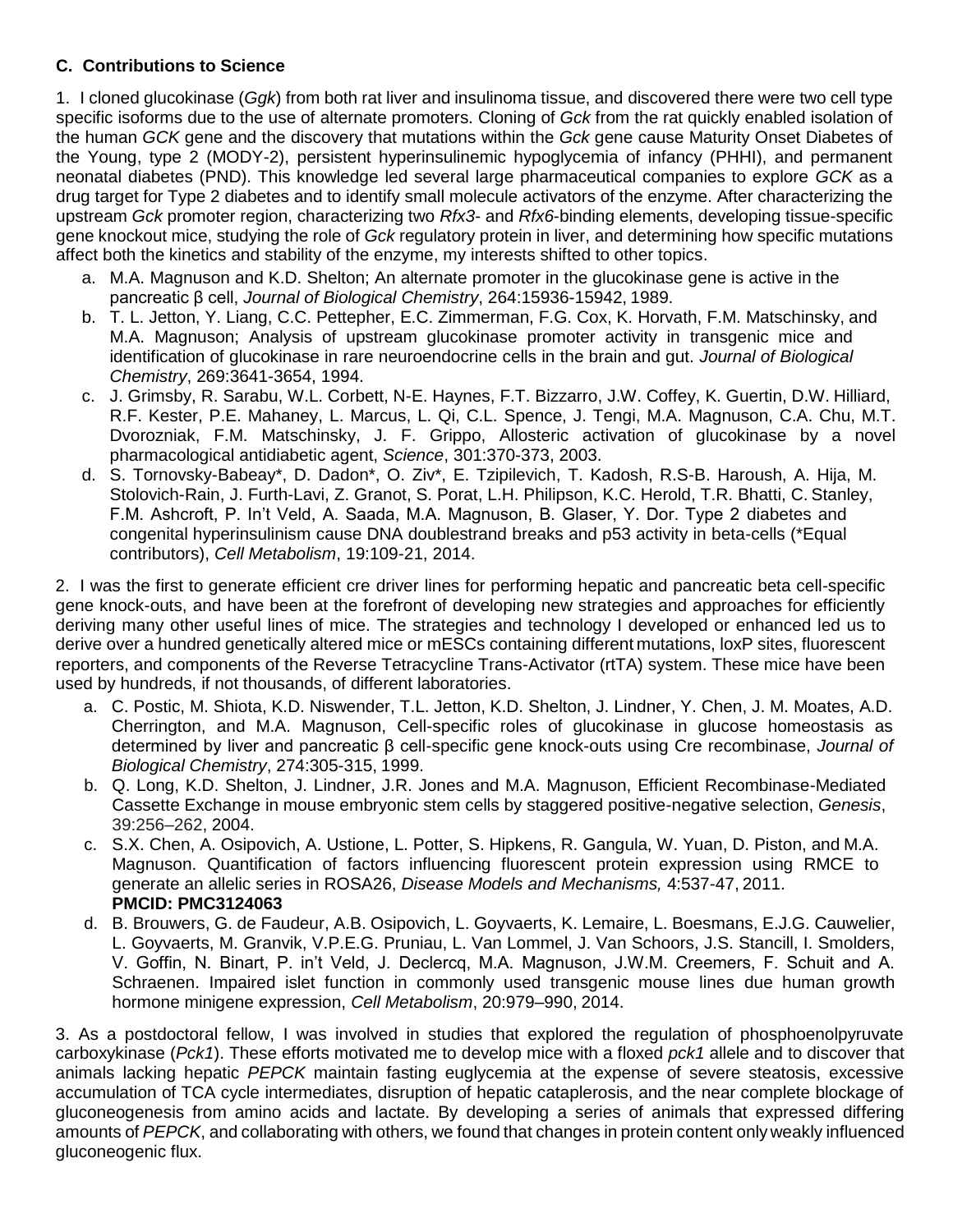- a. P. She, M. Shiota, K. Shelton, R. Chalkley, C. Postic and M.A. Magnuson, Phosphoenolpyruvate carboxykinase is necessary for the integration of hepatic energy metabolism*, Molecular and Cellular Biology*, 20:6508-6517, 2000. **PMCID: PMC86125**
- b. S.C. Burgess, N. Hausler, M. Merritt, C. Storey, A. Milde, S. Koshy, J. Lindner, M.A. Magnuson, C.R. Malloy and A.D. Sherry, Impaired TCA cycle activity in mouse livers lacking cytosolic phosphoenolpyruvate carboxykinase, *Journal of Biological Chemistry*, 279: 48941-48949, 2004.
- c. P. She, S.C. Burgess, M. Shiota, P. Flakoll, E.P. Donahue, C.R. Malloy, A.D. Sherry and M.A. Magnuson, Mechanisms by which liver-specific PEPCK knockout mice preserve euglycemia during starvation, *Diabetes*, 52:1649-1654, 2003.
- d. S.C. Burgess, T. He, Z. Yan, J. Lindner, A.D. Sherry, C.R. Malloy, J.D. Browning, M.A. Magnuson, Cytosolic phosphoenolpyruvate carboxykinase does not solely control the rate of hepatic gluconeogenesis in the intact mouse liver, *Cell Metabolism*, 5:313-20, 2007. **PMCID: PMC2680089**

4. While exploring the gene expression differences between pancreatic tumors isolated from mice expressing a GCK-SV40 T antigen transgene, we discovered *Rictor*, a scaffolding protein essential for the function of mTOR complex 2 (mTORC2). By developing mice with a conditional allele for *Rictor,* we established with certainty that mTORC2 catalyzed the phosphorylation of Akt/PKB at Ser473. Our studies and those of others have established the vital importance of *Rictor*/mTORC2 in multiple cell types, including the pancreatic  $\beta$ -cells.

- a. Shiota, J-T. Woo, J. Lindner, K.D. Shelton and M.A. Magnuson; Multiallelic Disruption of the *rictor* gene in mice reveals that mTOR complex 2 is essential for fetal growth and viability, *Developmental Cell*, 11:583-589, 2006.
- b. D.A. Guertin, D.M. Stevens, M. Saitoh, K. Crosby, K.S. Cormier, D. Mullholland, M.A. Magnuson, H. Wu and D.M. Sabatini. The mTOR complex 2 is required for the development of prostate cancer induced by *PTEN* loss in mice, *Cancer Cell,* 15:148-59*,* 2009. **PMCID: PMC2701381**
- c. K.W. Lee, P. Gudapati, S. Dragovic, C. Spencer, S. Joyce, N. Killeen, M.A. Magnuson, M. Boothby. Mammalian target of rapamycin protein complex 2 regulates differentiation of Th1 and Th2 cell subsets via distinct signaling pathways, *Immunity*, 32:743-753, 2010. **PMCID: PMC2911434**
- d. Y.Gu, J. Lindner, A. Kumar, W. Yuan, M. A. Magnuson; Rictor/mTORC2 is essential for maintaining a balance between beta cell proliferation and cell size, *Diabetes*, 60:827-37, 2011. **PMCID: PMC3046843**

5. We and others have used mouse alleles we generated to gain important insights into the functional roles of *Ptf1a, Pdx1, Ngn3, Insm1, Nkx2.2, MafA, Oc1, Sox17 and Dll1* in pancreas and/or beta cell development. By working with leading developmental biologists we contributed to the acquisition of knowledge that defined the lineage by which beta-cells are formed, thereby providing knowledge that was essential for making beta cells from pluripotent stem cells by directed differentiation. More recently, we've been using fluorescent protein (FP) expressing knock-in alleles to analyze the gene regulatory network of pancreatic endocrine progenitor cells and mature pancreatic  $\beta$ -cells by RNA-Sequencing.

- a. M.F. Offield, T.L. Jetton, P.A. Labosky, M. Ray, R. Stein, M.A. Magnuson, B.L.M. Hogan, and C.V.E.Wright; Pdx-1 is required for pancreatic outgrowth and differentiation of the rostral duodenum. *Development,* 122:983-995, 1996.
- b. J. Burlison, Q. Long, Yoshio Fujitani, C.V.E. Wright and M.A. Magnuson; Pdx-1 and Ptf1a concurrently determine fate specification of pancreatic multipotent progenitor cells, *Developmental Biology*, 316:74- 86, 2008. **PMCID: PMC2425677**
- c. Choi, M.R-C. Kraus, L.A. Lemaire, M. Yoshimoto, S. Vemula, L.A. Potter, E. Manduchi, C.J. Stoeckert Jr., A. Grapin-Botton, M.A. Magnuson, Dual lineage-specific expression of Sox17 during mouse embryogenesis, *Stem Cells*, 30:2297–2308, 2012. **PMCID: PMC3448801**
- d. A.B. Osipovich, R. Gangula, J. Schneider, T. Okubo, Q. Long, S. Hipkens, E. Manduchi, C.J. Stoeckert Jr, S. Takada and M.A. Magnuson. *Insm1* promotes endocrine cell differentiation by modulating expression of a network of genes that includes *Neurog3* and *Ripply3*, *Development,* 141:2939-49, 2014. **PMCID: PMC4197673**

# **Complete List of Published Work in MyBibliography:**

[http://www.ncbi.nlm.nih.gov/sites/myncbi/1J1b\\_m-](http://www.ncbi.nlm.nih.gov/sites/myncbi/1J1b_m-)X9h5kv/bibliography/43477457/public/?sort=date&direction=ascending